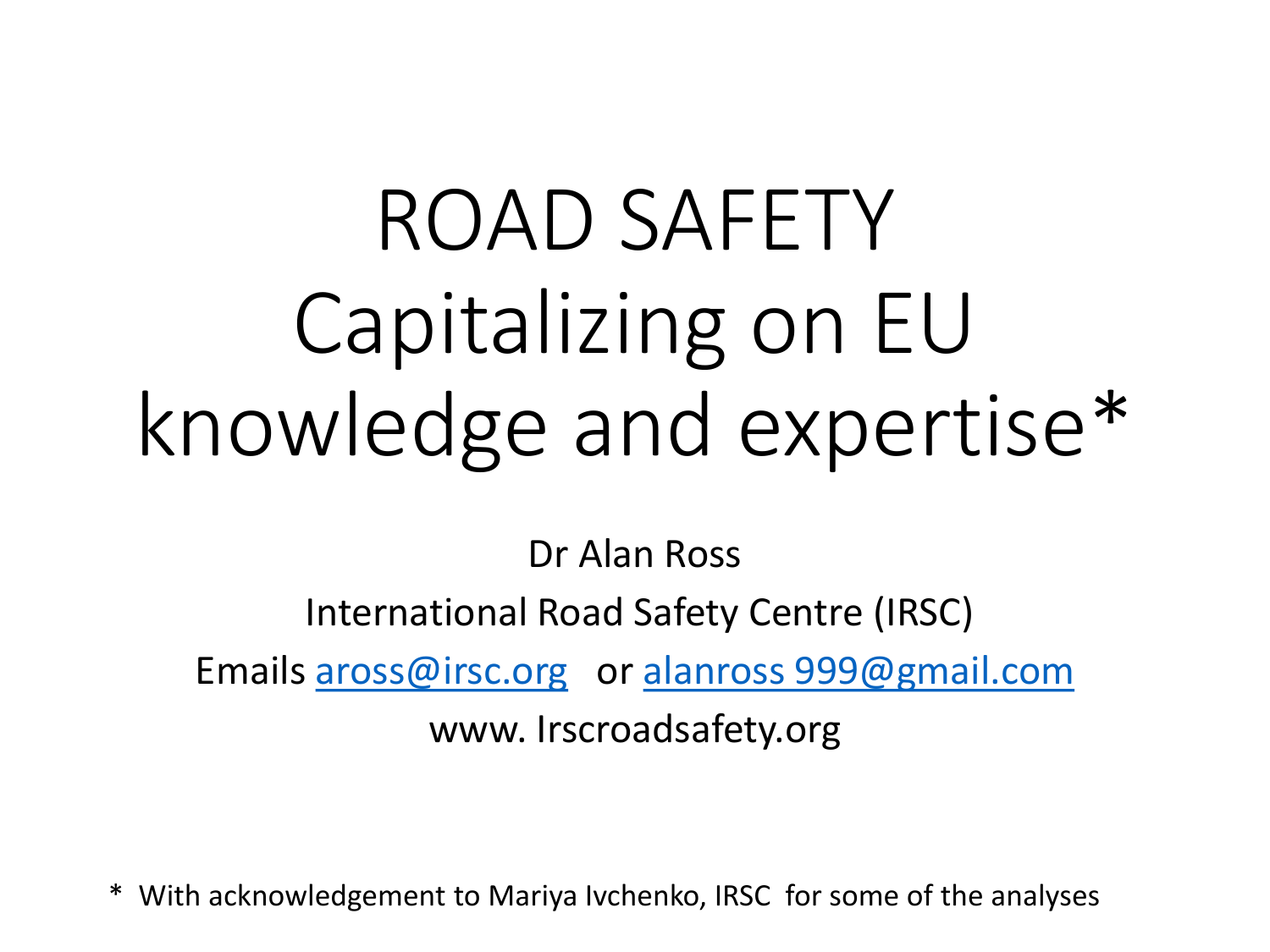## Overview

- 1.EU should share its world class safety expertise to help NEAR countries
- 2.Understanding the real Problem?
- 3.How can Road safety help deliver EU NEAR Objectives?
- 4.Quick wins and while building sustainability?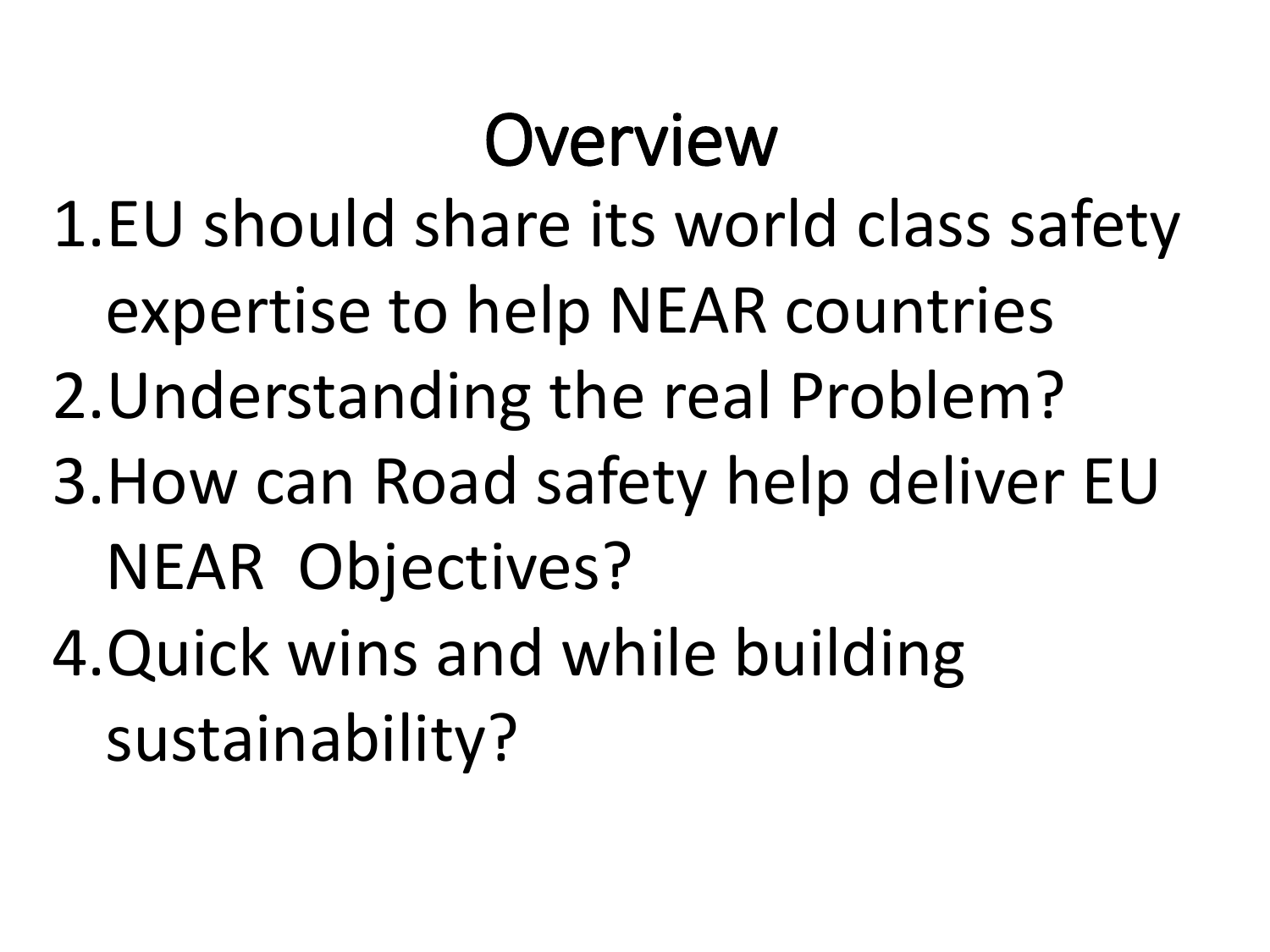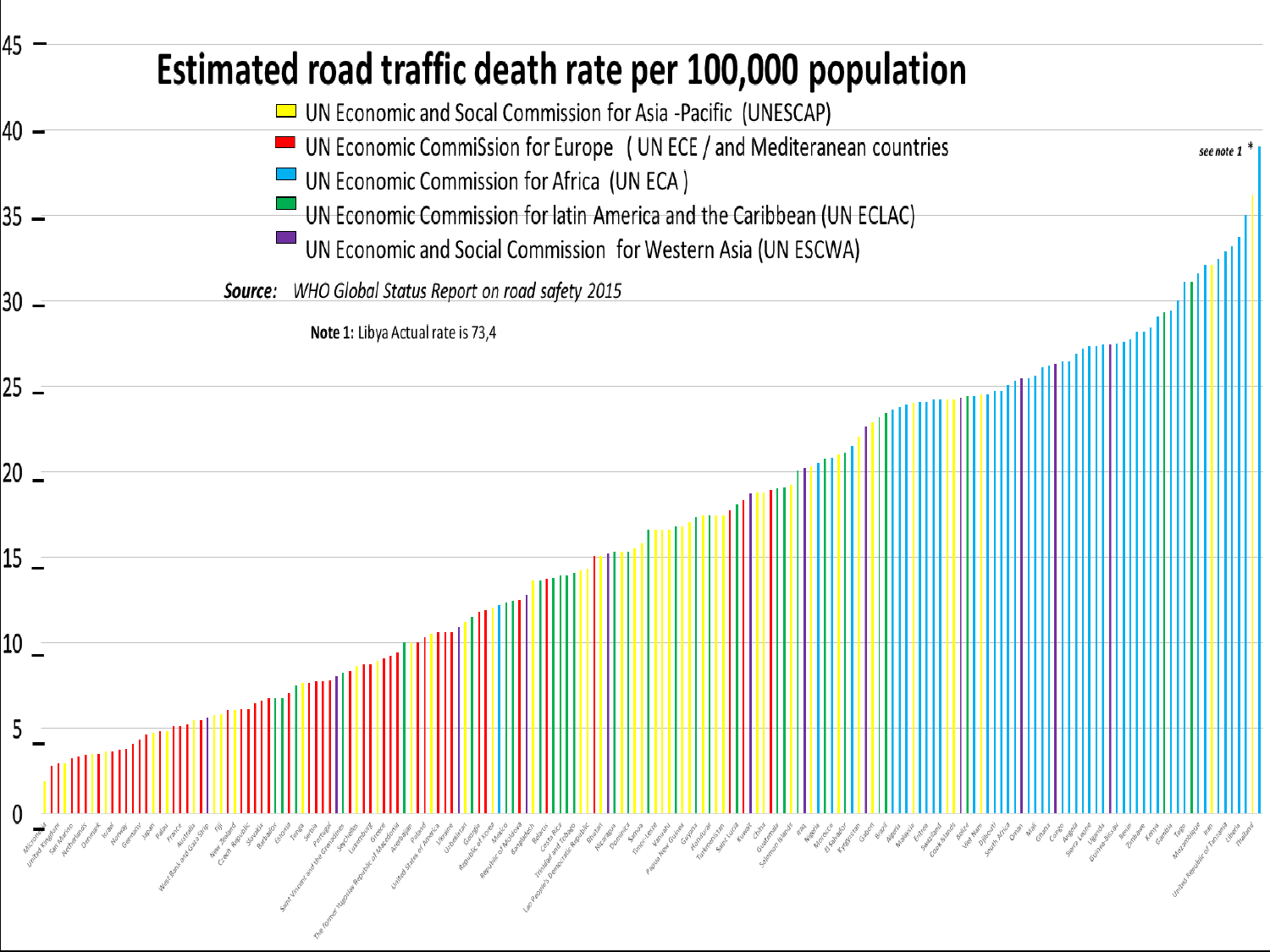### Can others replicate the EU experience? Experience of others shows that they can!

| <b>Country</b>                    | <b>Road deaths</b> |       | %Change   | <b>Deaths /100.000</b><br>population |       |
|-----------------------------------|--------------------|-------|-----------|--------------------------------------|-------|
|                                   | 2001               | 2011  | 2001-2011 | 2001                                 | 2011  |
| <b>Bulgaria</b>                   | 1011               | 755   | $-34.9$   | 12.4                                 | 8.9   |
| <b>Czech Republic</b>             | 1334               | 802   | $-47.0$   | 13.0                                 | 6.7   |
| <b>Estonia</b>                    | 199                | 101   | $-49.2$   | 14.6                                 | 7.5   |
| <b>Hungary</b>                    | 1239               | 638   | $-48.5$   | 12.1                                 | 6.4   |
| <b>Latvia</b>                     | 558                | 179   | $-67.9$   | 23.6                                 | 8.0   |
| <b>Lithuania</b>                  | 706                | 297   | $-57.9$   | 20.2                                 | 9.2   |
| <b>Poland</b>                     | 5534               | 4189  | $-24.3$   | 14.5                                 | 11.0  |
| <b>Romania</b>                    | 2461               | 2018  | $-18.0$   | 10.9                                 | 9.4   |
| <b>Slovakia</b>                   | 814                | 324   | $-47.2$   | 11.6                                 | 6.0   |
| <b>Slovenia</b>                   | 278                | 141   | $-49.2$   | 14.0                                 | 6.9   |
| Serbia                            | 1275               | 728   | $-42.9%$  | 16.99                                | 10.06 |
| <b>European Union</b><br>$($ (EU) | 54302              | 30108 | $-44.6$   | 11.3                                 | 6.0   |

Serbia 2001- 2014 by adopting EU approaches reduced deaths by 57% We have the vaccines and proven solutions . We just need to apply them!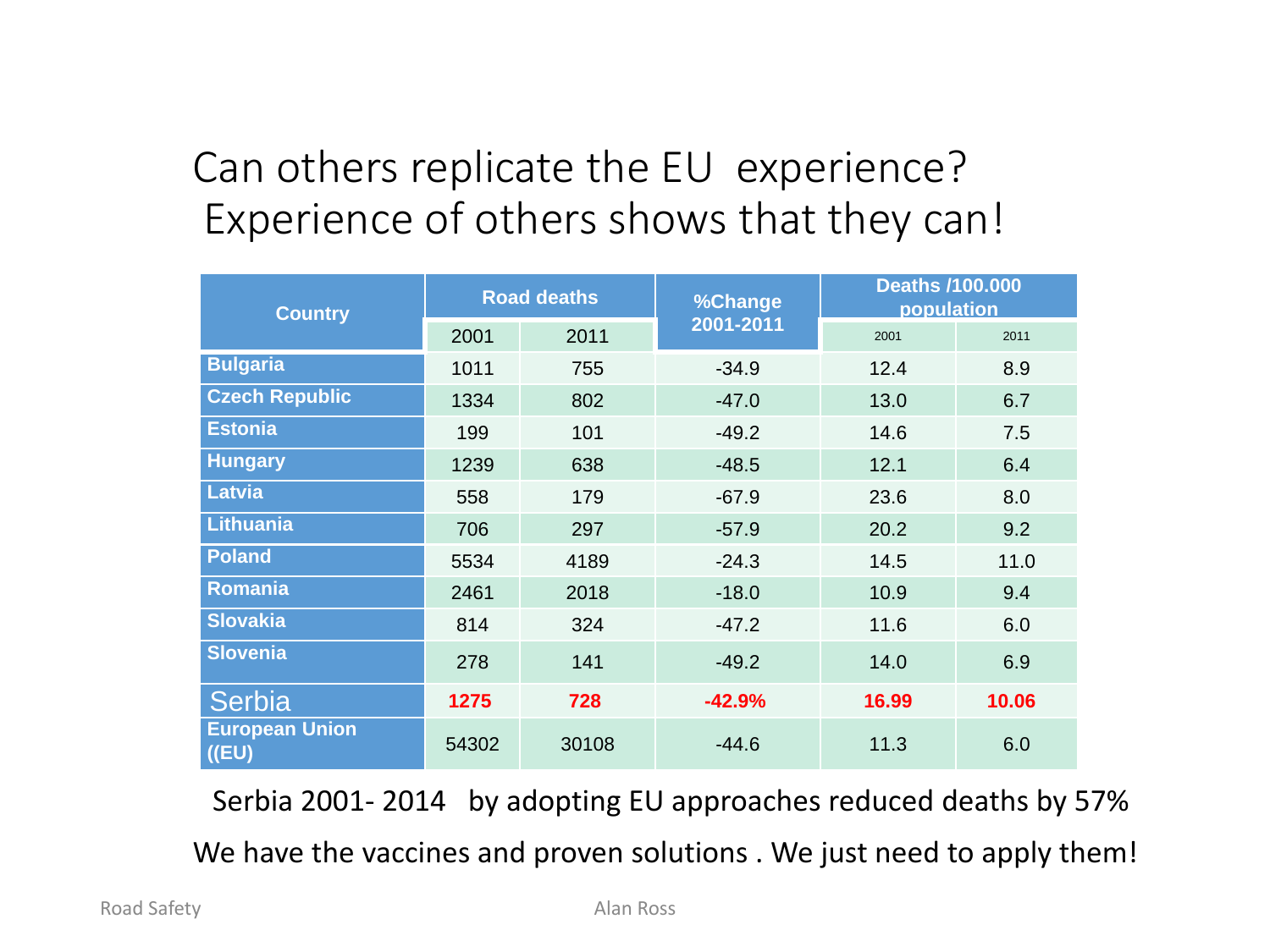

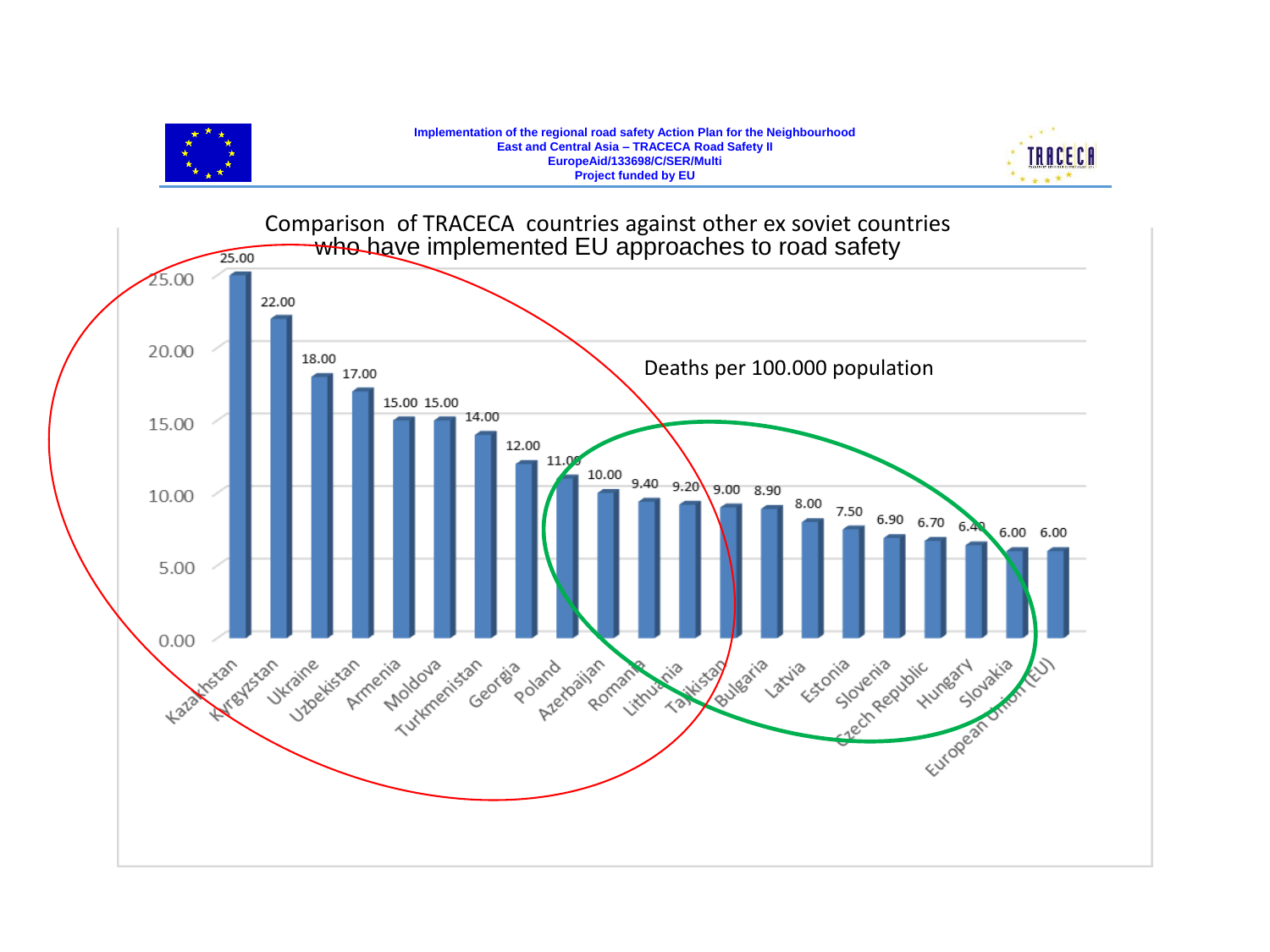### Understanding the problem

• Happens on transport network and many other agencies are involved but effects/impacts/losses occur elsewhere

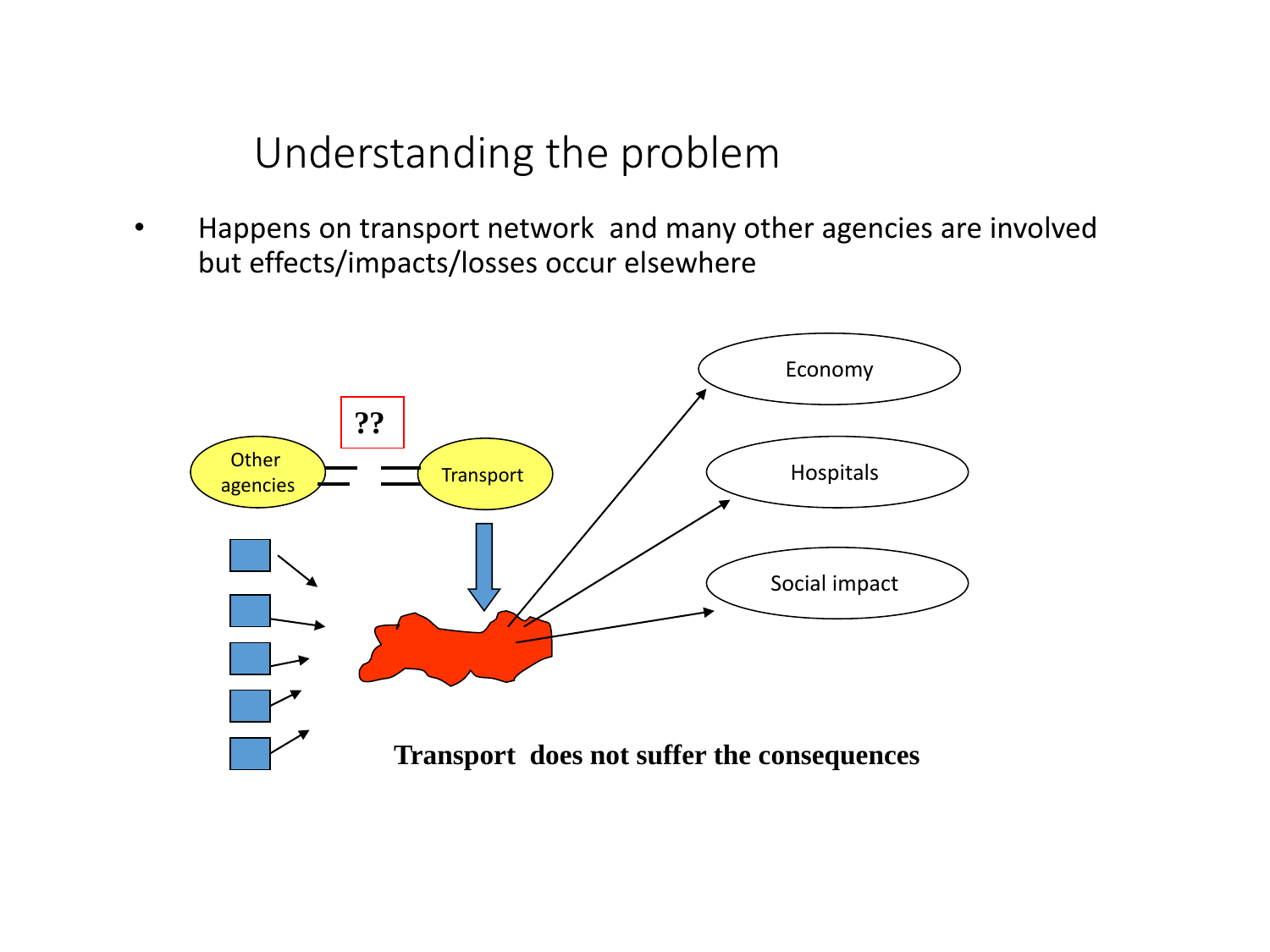

Global Causes of death by age

© Alan Ross ,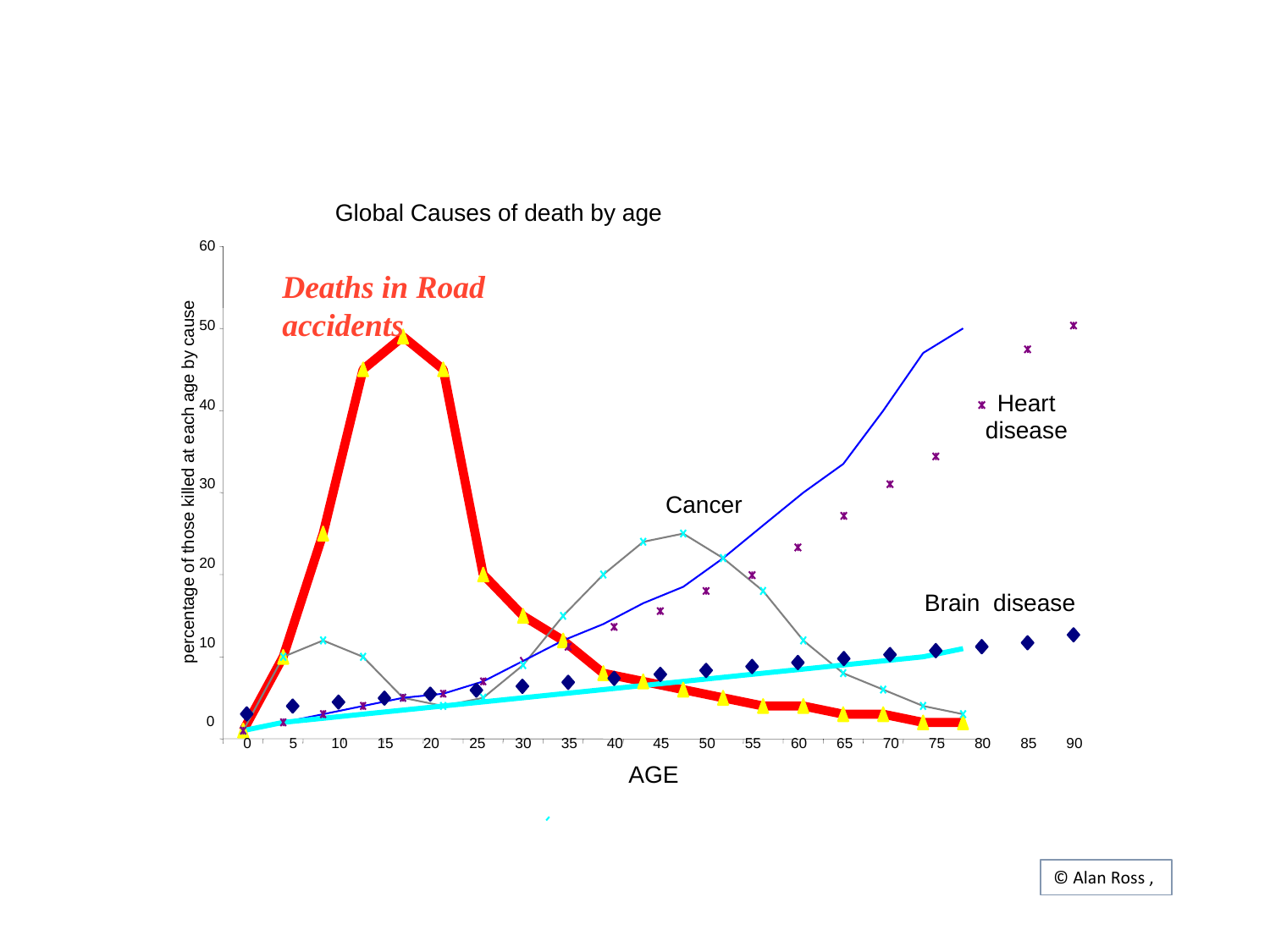## Road safety Development



© Alan Ross , 2015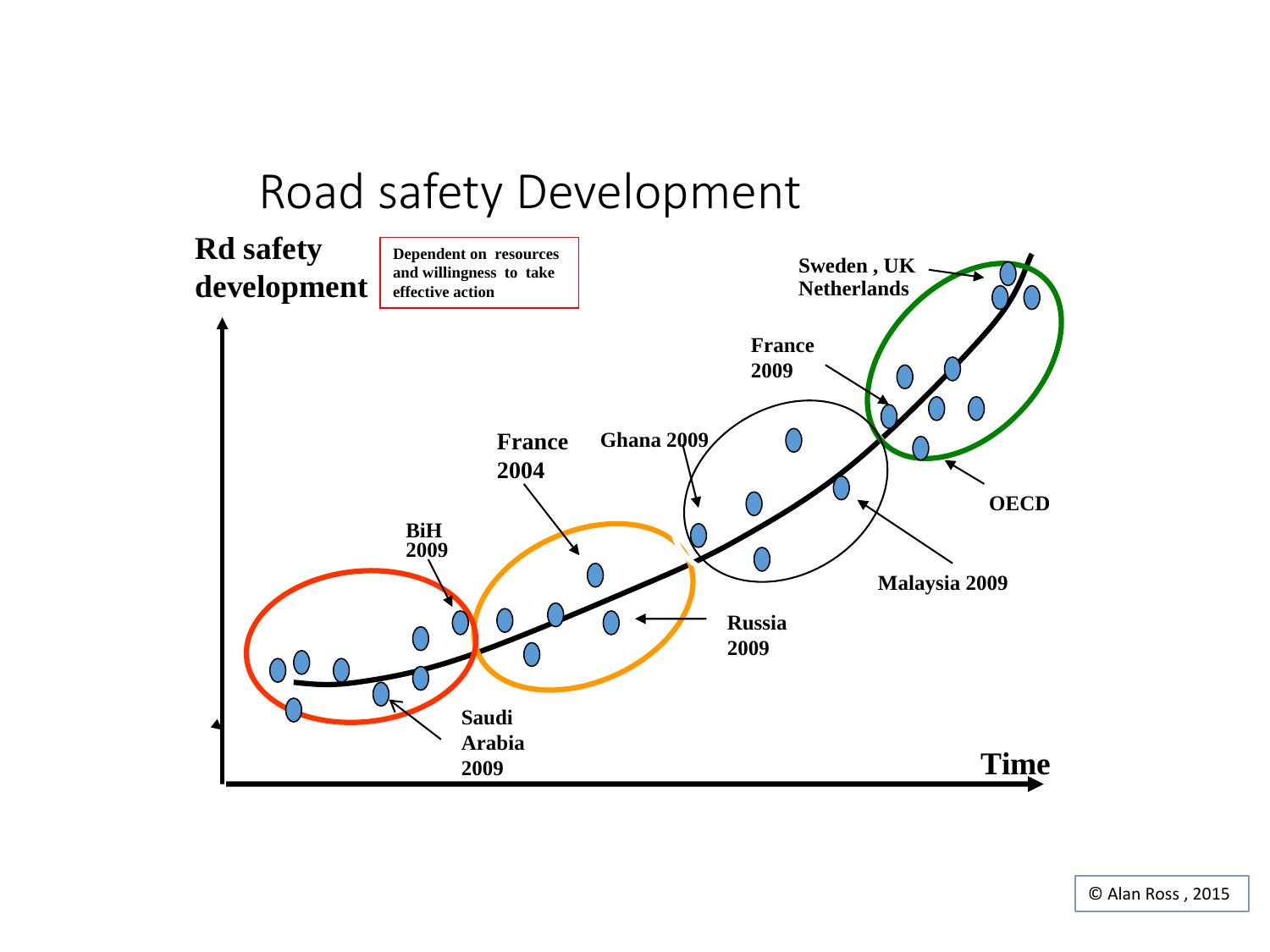#### Deaths and injuries in Eastern Partnership countries

| Eastern<br>Neighbourhood<br>countries | Population<br>(WHO/CIA<br>Factbook) | Police<br>reported<br>deaths in<br>2014 | Police<br>reported<br>injuries in<br>2014 | Estimated<br>road traffic<br>fatalities<br>using WHO<br>Corrections* | Deaths per 100,000<br>population after data<br>correction |
|---------------------------------------|-------------------------------------|-----------------------------------------|-------------------------------------------|----------------------------------------------------------------------|-----------------------------------------------------------|
| Armenia                               | 2,976,566                           | 297                                     | 4,479                                     | 513                                                                  | 17.23                                                     |
| Azerbaijan                            | 9,413,420                           | 1,124                                   | 2,676                                     | 1,461                                                                | 15.52                                                     |
| Belarus*                              | 9,356,678                           | 894                                     |                                           | 1,282                                                                | 13.70                                                     |
| Georgia                               | 4,340,895                           | 511                                     | 8,536                                     | 511                                                                  | 11.77                                                     |
| Moldova                               | 3,487,204                           | 324                                     | 3,080                                     | 469                                                                  | 13.44                                                     |
| Ukraine                               | 42,617,345                          | 4,464                                   | 32,352                                    | 4,464                                                                | 10.08                                                     |
| <b>Regional data</b>                  | 72,192,108                          | 7,614                                   | 51,123                                    | 8,700                                                                | 12.05                                                     |

\* From WHO Global status of road safety report , 2015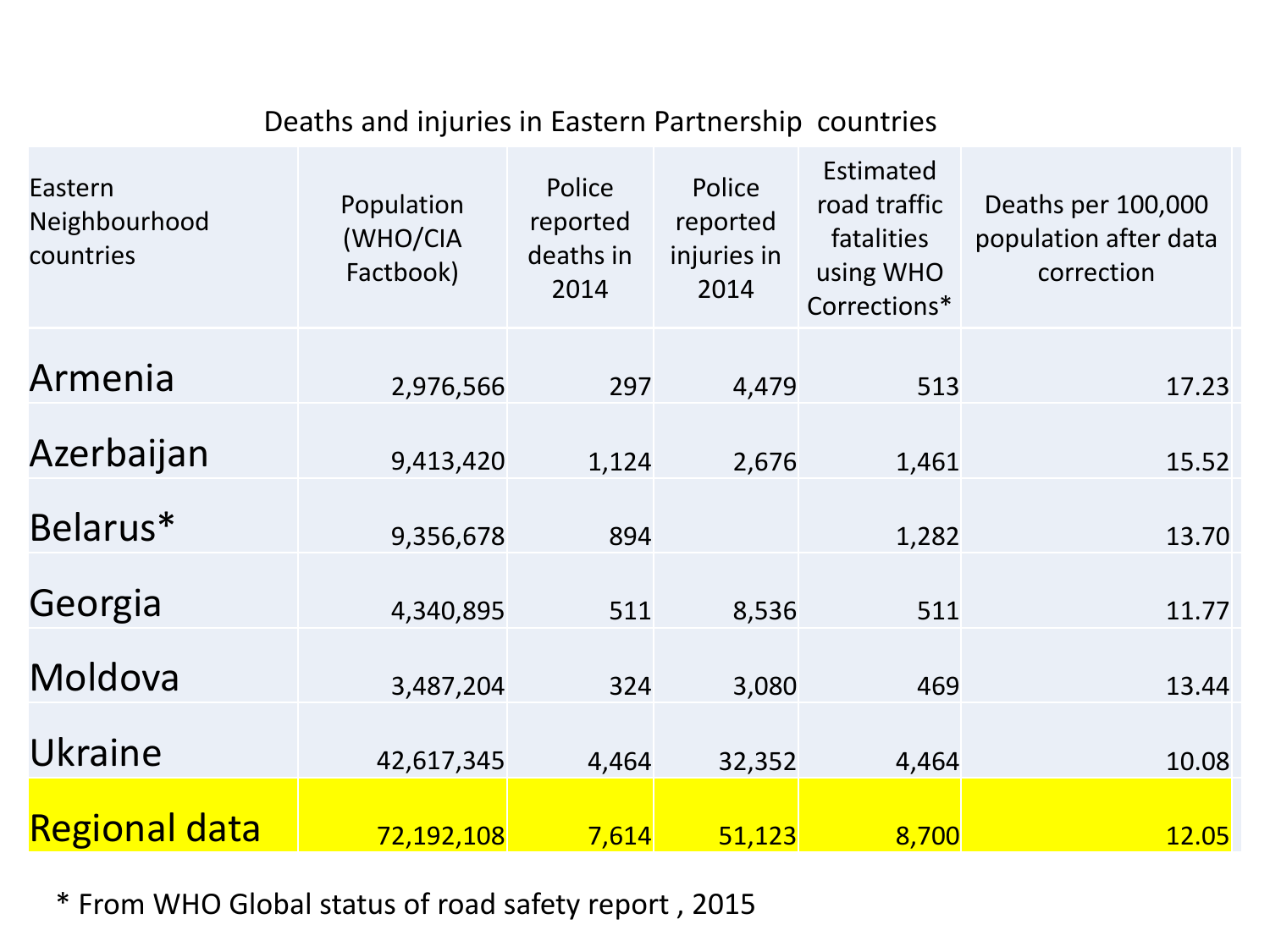#### SOCIO ECONOMIC LOSSES DUE TO ROAD CRASHES

| Eastern<br>Neighbourhood<br>countries | 2014 GDP<br>per capita<br>(World Bank<br>Data) (US\$) | 2014 GDP<br>US\$) | <b>Estimated annual</b><br>Total (million cost of KSI crashes<br>(million US\$) | Crash Cost<br>as a % of<br><b>GDP</b> | <b>ODA of DAC-EU</b><br>members,<br>2014 (million<br>US\$) | Losses/ODA |
|---------------------------------------|-------------------------------------------------------|-------------------|---------------------------------------------------------------------------------|---------------------------------------|------------------------------------------------------------|------------|
| Armenia                               | \$3,874                                               | \$11,530          | \$403                                                                           | 3.5%                                  | 59.95                                                      | 6.72       |
| Azerbaijan                            | \$7,887                                               | \$74,239          | \$3,103                                                                         | 4.2%                                  | 38.85                                                      | 79.86      |
| Belarus*                              | \$8,040                                               | \$75,228          | \$2,516                                                                         | 3.3%                                  | 55.31                                                      | 45.48      |
| Georgia                               | \$4,435                                               | \$19,253          | \$793                                                                           | 4.1%                                  | 31.55                                                      | 25.14      |
| Moldova                               | \$2,239                                               | \$7,808           | \$254                                                                           | 3.3%                                  | 65.38                                                      | 3.88       |
| <b>Ukraine</b>                        |                                                       | \$3,083 \$131,368 | \$4,816                                                                         | 3.7%                                  | 266.82                                                     | 18.05      |
| <b>Regional data</b>                  |                                                       | \$319,425         | \$11,884                                                                        | 3.7%                                  | 517.86                                                     | 22.95      |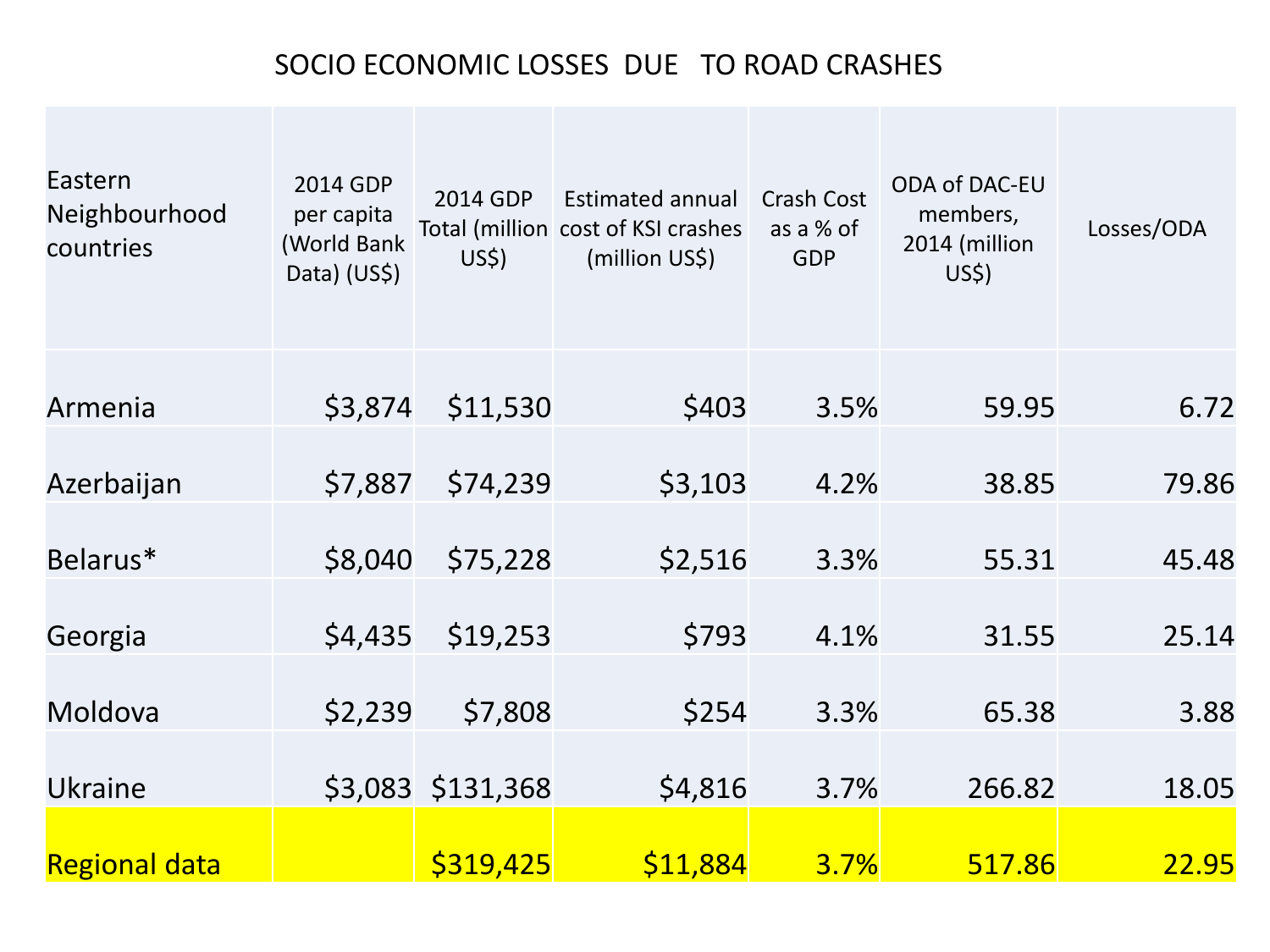Why should EU do more to address the road safety problem in NEAR countries ?

- 1. Objectives of transport connectivity
	- **1. Sustainable economic development**
	- **2. Increase market opportunities for companies in EU and NEAR to trade and contribute to growth and sustainable development**
	- **3. Shift to more environmentally friendly transport modes**
	- **4. Making different transport modes safer and more secure**
- 2. Road safety is a **poverty, health , social and economic development**  issue –all key objectives of development assistance lending and grants . Improving road safety supports aid additionality
- 3 Leveraging additional resources (through savings that can be generated ) Increases **effectiveness of the aid provided** as such savings can then be used by governments for social and economic programmes supplementing and supporting the aid funded programmes
- 4 Road safety targets now included in two of the sustainable development goals (SDGs ) so aid agencies have to address road safety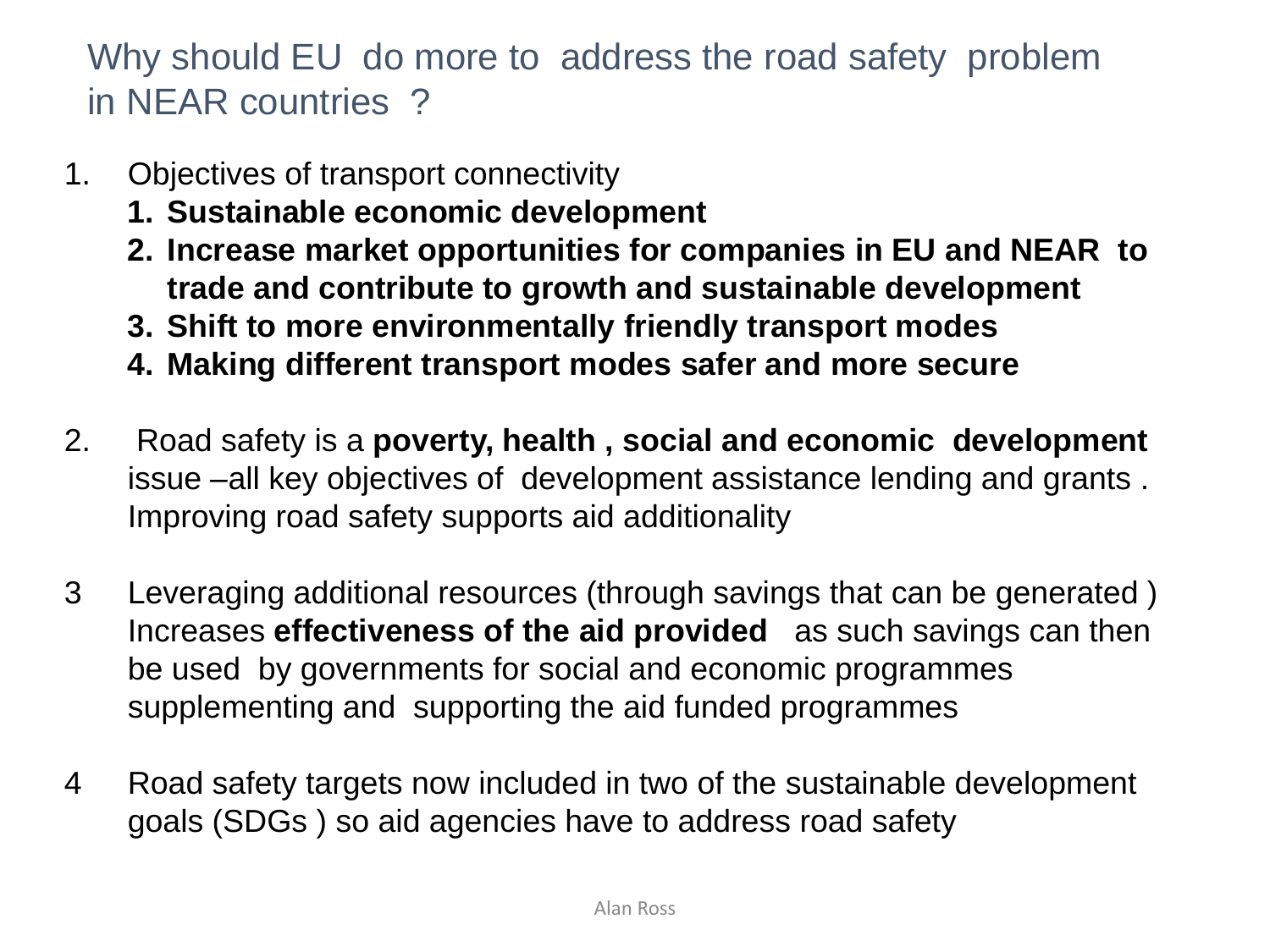# Quick Wins ?

### • **Sub region**

- 1 Speed reduction
- 2 Seatbelt wearing
- 3 Blackspot improvement programmes at each level of roads authority ( say identify / improve 25 worst locations in each country state roads and 3 main cities ?)
- **Country specific /**
- Armenia ,Azerbaijan ,Belarus, Georgia,Moldova ,Ukraine

"Support to the countries will be channelled as much as possible through regional projects (peer-to peer knowledge transfer, alignment of investments to increase network efficiency, etc.), whereas bilateral projects are typically national projects which serve to complement the efforts on a regional level (i.e. are tailor made to the particular needs of country, allowing the projects to go 'deeper'). These complementary national projects are undeniably important to induce and support the necessary legal and institutional reforms"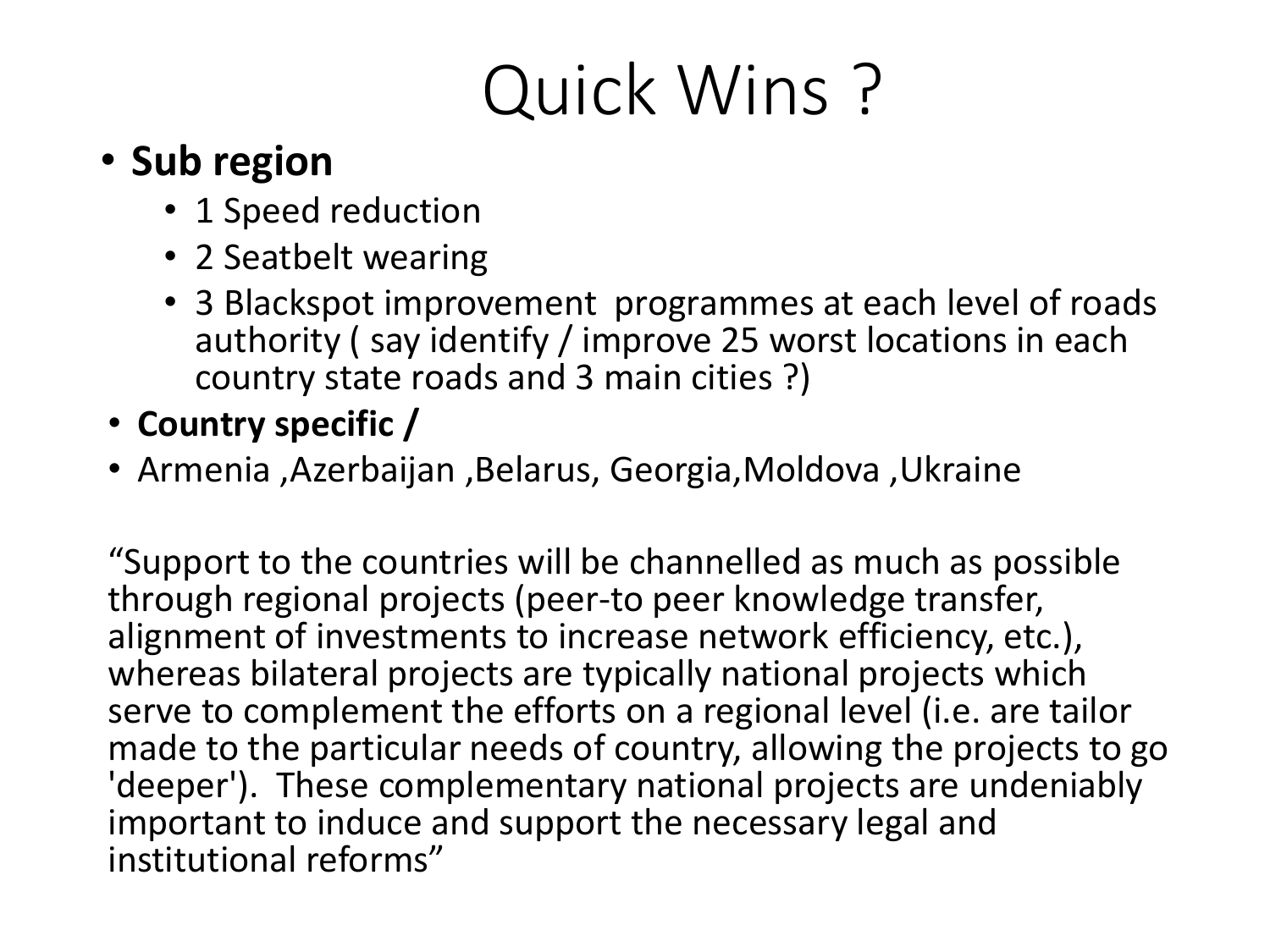## Sustainability ?

1 Capacity building in role model countries s and in country in local languages Universities engineers at state provincial and municipal level managers in each pillar etc

- 2 Institutionalizing road safety in each country Management structures - national + municipal funding mechanisms
- 3 Guidelines and manuals on implementation and monitoring

| Costs ?        |                                  |                           |
|----------------|----------------------------------|---------------------------|
| quick wins     | speed reduction                  | euro 5 million/ country   |
|                | seatbelt campaigns / enforcement | euro 5 million/ country   |
|                | <b>Blackspot improvements</b>    | euro 30 million / country |
| Sustainability | capacity building activities     | euro 3 million / country  |
|                |                                  |                           |

Annual losses 3-5 % GDP/ YEAR totalling nearly \$12 billions/ year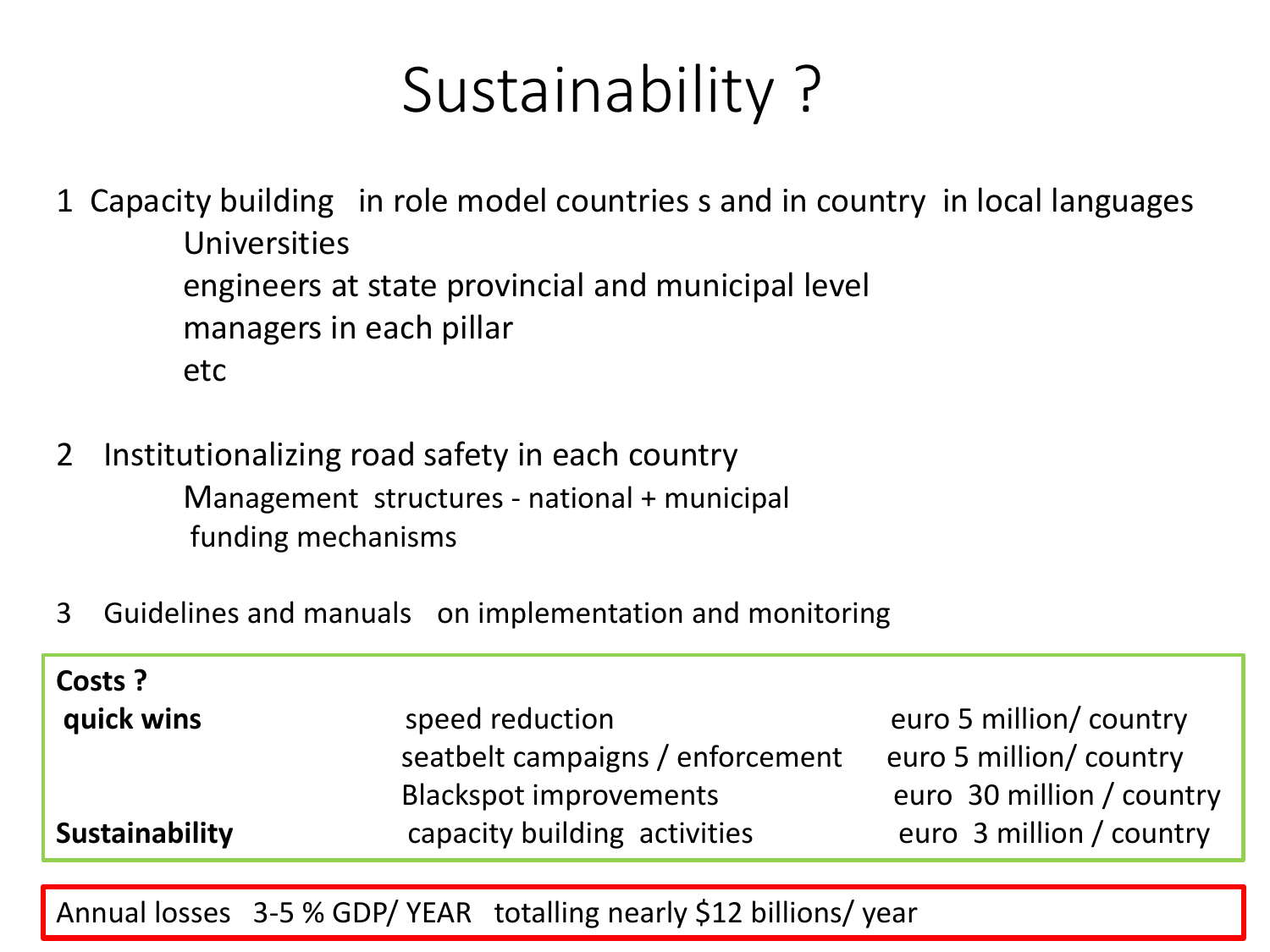The underlying problem in funding road safety in low and middle income countries like Eastern Partnership countries Can we find a solution ?



#### Payment by results results based Disbursement